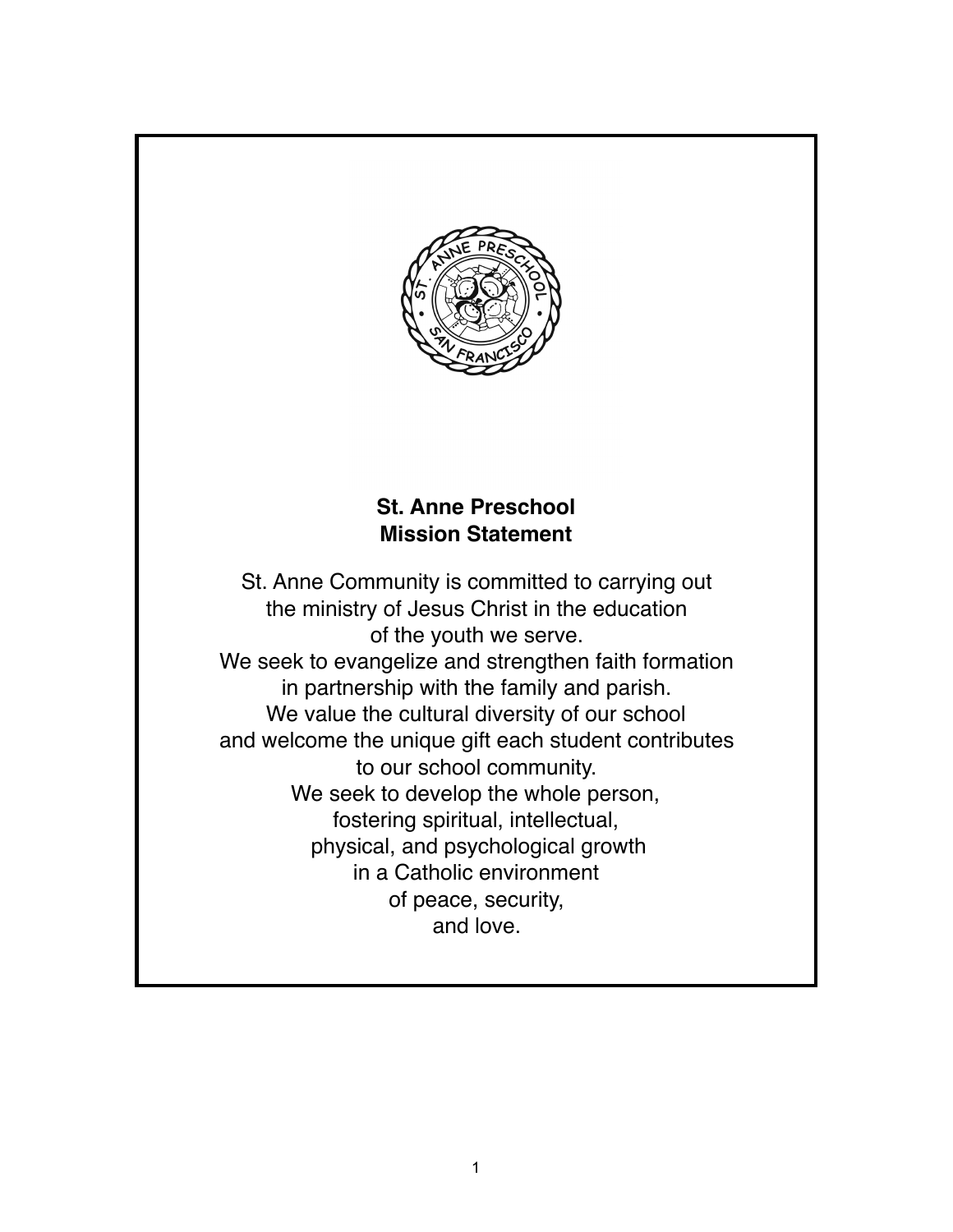# **Philosophy**

ST. ANNE PRESCHOOL . . .

- **EXECOGNIZER** that parents are the primary educators of their children.
- **EXECOM** recognizes its obligation to provide quality education to promote the realization of each student's potential.
- endeavors to be a Catholic community united in Christ. We strive to be a light to the world, strengthened by the truths we teach, and by the Catholic community we build through experience, witness, and service.
- seeks to assist the student in developing positive Catholic values to bring about an awareness of the dignity of others and a sense of responsibility to society.
- Recognizes that physical awareness and well-being are essential to the development of the whole child

### **Admissions Priority**

St. Anne Preschool is a Catholic school and our purpose is to offer quality education and childcare in a Catholic environment. We place emphasis on priority for families where at least one of the parents is a registered and participating member of St. Anne Church.

We will offer priority for acceptance into St. Anne Pre-kindergarten in the following order.

- 1. Returning students
- 2. Children of registered and participating members of St. Anne Church who have contributed to St. Anne Church for a minimum of 6 months.
- 3. Siblings of St. Anne School.
- 4. Children of parent(s) who are employed by the Archdiocese of San Francisco.
- 5. Catholics who are registered at another parish.
- 6. General public.

## **PRE-KINDERGARTEN PROGRAM**

St. Anne Pre-kindergarten is a Catholic, pre-kindergarten school. We focus on the individual development of each child and aim to help foster spiritual, cognitive, social, emotional and physical development. Through a structured curriculum designed to stimulate the natural curiosity for learning, our goal is to provide an exciting environment where students begin building the foundations for a successful education. Our curriculum is designed to emerge from the children and to maximize the ability for natural exploration. Our projects will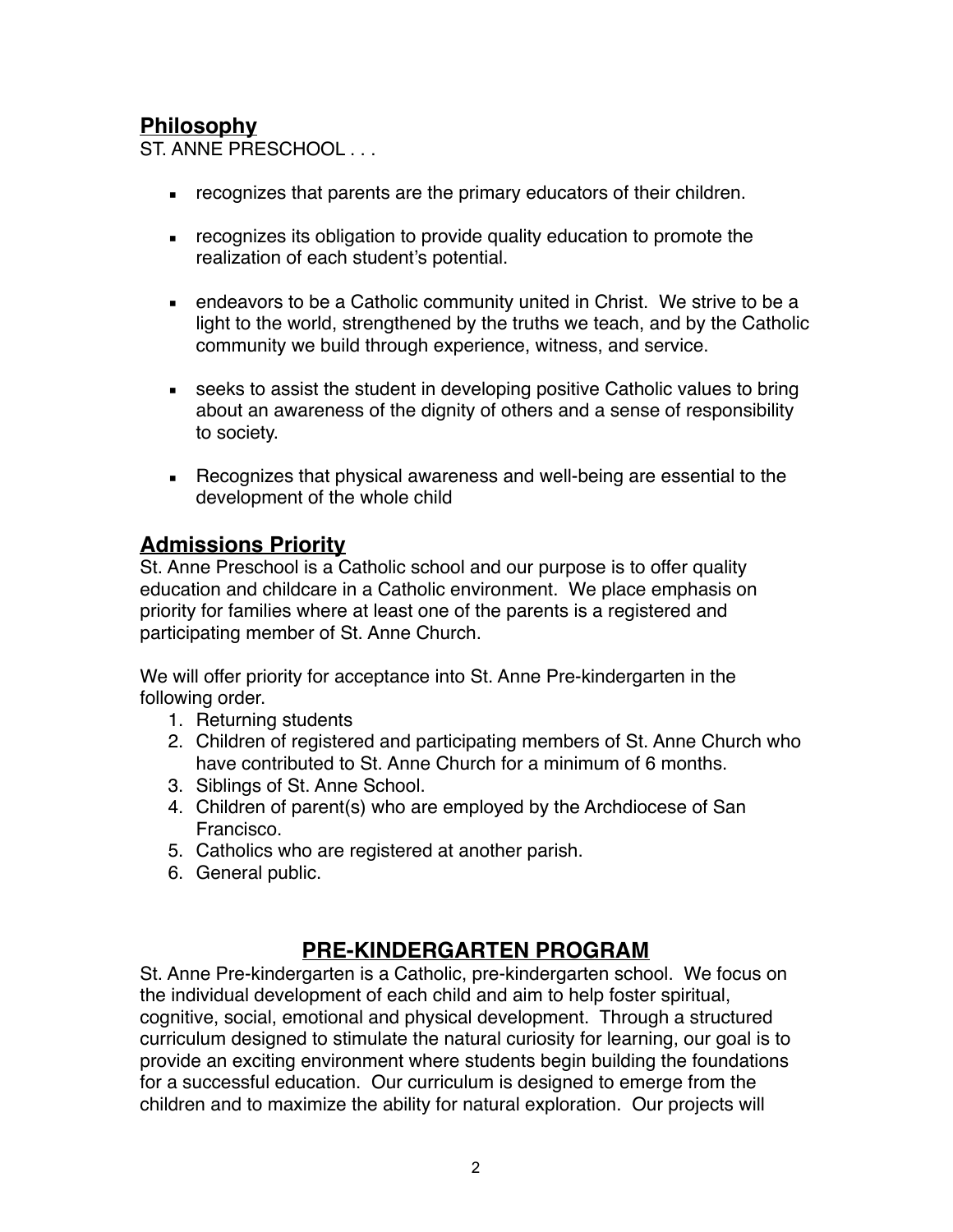incorporate math and science concepts, early reading and writing skills, art and creativity, gross motor and dramatic play, and the opportunity for social development through peer interactions. Your child must be 4 years of age by September 1<sup>st</sup> to enter the pre-kindergarten program.

### **Daily Schedules & Annual Tuition Fees**

We are open 7:00 am – 6:00pm, Monday through Friday Daily Schedules: *Part-time 8:00 am - 12:30 pm \$10,450.00 Extended Day 8:00 am - 3:00 pm \$12,650.00*

*Full-time 7:00 am - 6:00 pm \$15,250.00*

# **PRESCHOOL PROGRAM**

Our three-year-old preschool program is designed to give children an opportunity to practice routines, group socialization and basic experiences in art, science, number concepts, music and gross motor activities. The main goal is to provide a nurturing environment for children to socialize, problem solve and explore their creativity while beginning to move towards individual independence and positive sense of self. Our focus will be on developing communication skills and peer relationships. The projects will be theme-based and will emerge from the interest and ideas of the children. Your child must be potty trained before entering the three-year-old program. We will enroll students throughout the school year as they turn 2.9 years of age.

*\*Must be 2.9 years of age and toilet trained.*  **Daily Schedules & Annual Tuition Fees**

|                | <b>THREE DAYS</b> | <b>FOUR DAYS</b> | <b>FIVE DAYS</b> |
|----------------|-------------------|------------------|------------------|
| $8:00 - 12:30$ | \$6.300           | \$8,350          | \$10.450         |
| $8:00 - 3:00$  | \$7.600           | \$10.010         | \$12.650         |
| $7:00 - 6:00$  | \$9.100           | \$12,200         | \$15,250         |

**Tuition is paid over 10 months – August – May**. Tuition is due on the 1st or 15<sup>th</sup> of the month depending on what schedule you choose. For special arrangements, please contact the Director. All tuition is paid through Smart Tuition. We do not give tuition refunds and the full tuition payment is due whether your child is on vacation, ill, or absent from school.

#### **Extra Day Care Hours for Pre-kindergarten/Preschool:**

Extra day care hours are 7:00am – 8:00am and 12:30pm – 6:00pm depending on your child's schedule. Extra Day Care hours will be charged in 1 hour increments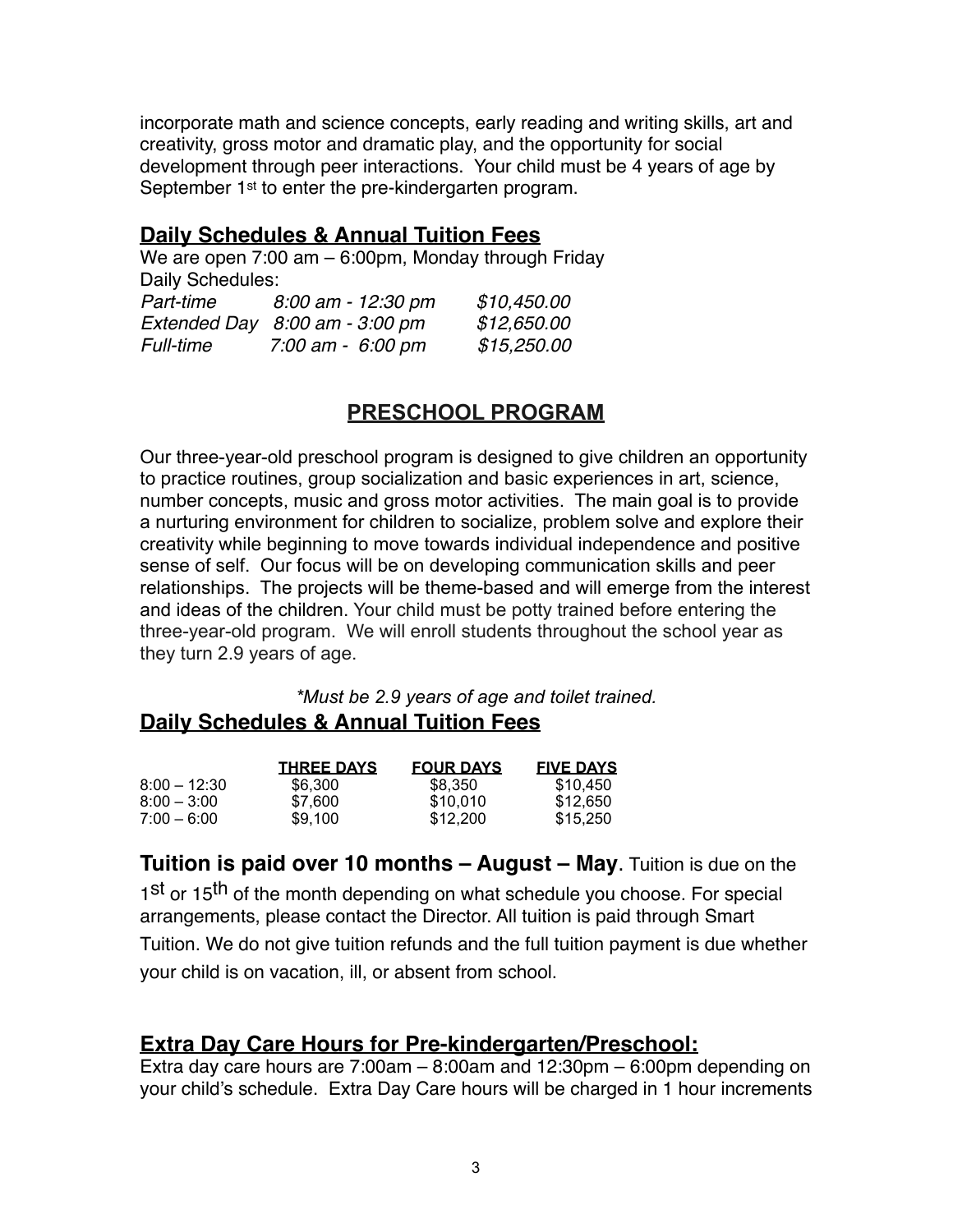as \$10.00 per hour with a minimum of 1 hour. Extra day care hours must be approved by the director prior to the day of needed care. Fees will be added to your Smart Tuition account.

| $7:00 - 9:00$   | <b>Welcoming Activities</b>          |
|-----------------|--------------------------------------|
| $9:00 - 9:30$   | <b>Circle Time</b>                   |
| $9:30 - 9:45$   | <b>Snack Time</b>                    |
| $9:45 - 10:00$  | <b>Story Time</b>                    |
| $10:00 - 12:00$ | <b>Outdoor/Indoor Activities</b>     |
| 12:00-12:30     | Lunch Time                           |
| 12:30           | Am Pick Up                           |
| 12:30-2:00      | Nap/Rest Time                        |
| 2:00-3:30       | <b>Outdoor/Indoor Activities</b>     |
| $3:30 - 3:45$   | <b>Snack Time</b>                    |
| $3:45 - 4:00$   | Circle Time                          |
| $4:00 - 5:15$   | <b>Indoor Activities</b>             |
| $5:15 - 5:30$   | <b>Snack/Story Time</b>              |
| $5:30 - 6:00$   | <b>Quiet Activities</b>              |
| 6:00            | <b>Evening Pick-up/School Closes</b> |
|                 |                                      |

### **Your Child's Day**

#### **Admissions Policy and Procedures**

St. Anne Pre-kindergarten Program will enroll children ranging in age from 4 – 6 years old. Your child must be 4 years of age by September 1st. Before beginning, your child must be toilet trained, ready to separate from parents and be able to interact positively with other children and adults.

Parents who enroll their child in St. Anne Pre-kindergarten accept full responsibility to pay tuition in full by **May 15th**.

At the end of the school year, the Principal will consider the possibility of dropping from Kindergarten enrollment families who:

- a. Have made no payment.
- b. Have made no effort to discuss the problem with the Prekindergarten Director.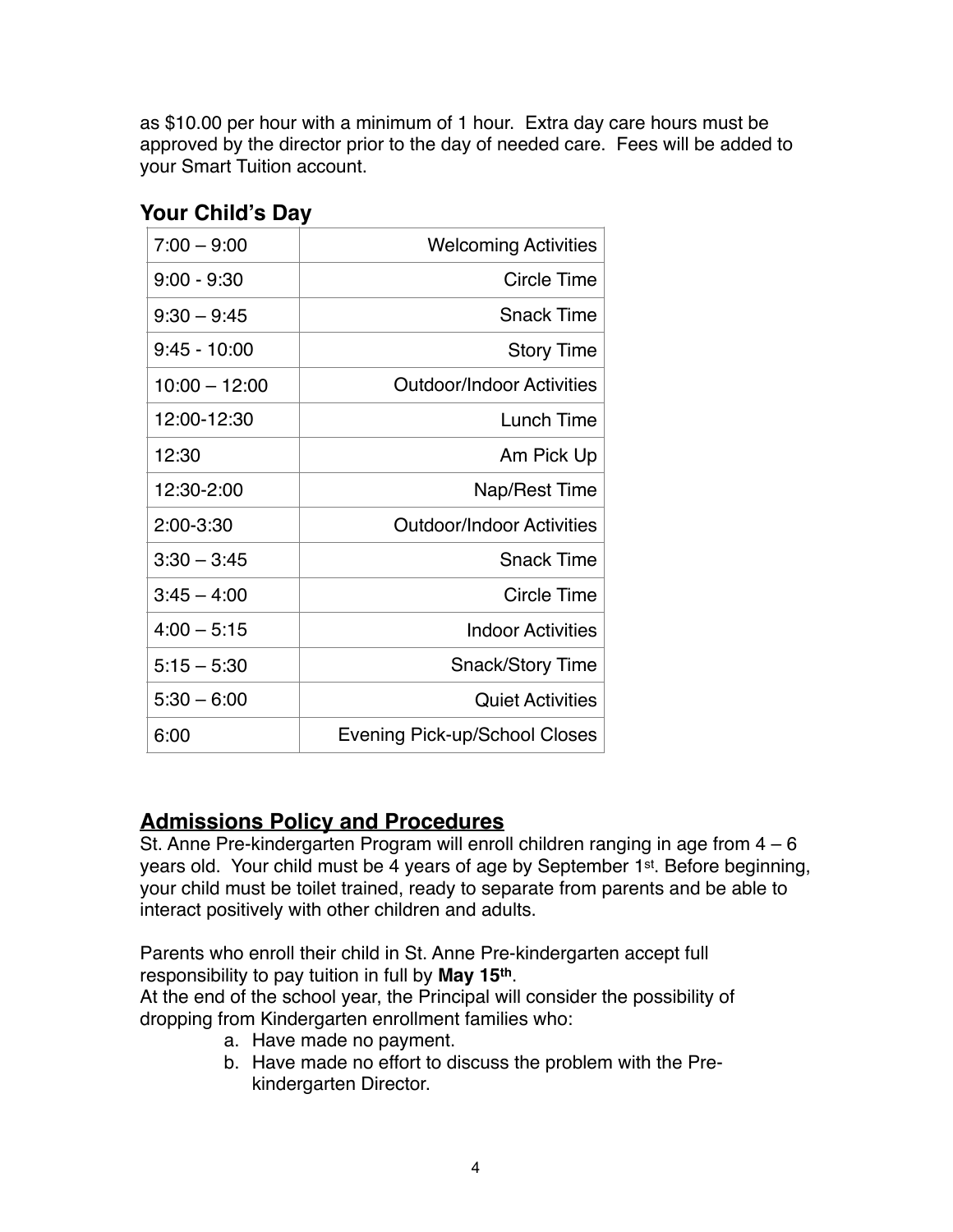Delinquent accounts will be referred to a collection agency and will be made available to the local credit bureau upon request.

Families with delinquent tuition will not be allowed to re-register for the following school year until arrangements have been made with the Director.

### **Nap Bags**

If your child stays at school for nap time (after 12:30), you are responsible for providing the Tot Cot and carry case from Urban Infant.

### **Lunches**

- Please include one main item like pasta, rice, sandwich, etc, and a drink and 2- 3 items like cheese & crackers, fruit, etc.
- If your child stays all day, please include the above as well as another small snack item and drink.
- If you send grapes, hot dogs and other round food please cut them in half.
- No Go-gurts, candy, soda and/or gum allowed.
- Please provide utensils if your child's lunch requires it.

# **Late Pick-up Policy:**

Pick up times for our programs are 12:30, 3:00, 5:30 and 6:00 pm depending on your child's schedule. School closes at 6:00pm. In the event that you are late, please call the school to let us know you are on the way. (415) 731-2355 Late fees will be charged as follows: A late fee of \$10 will be charged for any portion of the first 10 minutes you are late. After that it will be \$2 per every minute you are late added to the original \$10. After the third late pick up, the fees will double. After the third late pick up, we may need to discuss an alternative schedule or pick up time for your child. We go by the clock above the sign-in sheet because it is a satellite clock with accurate time.

#### **Withdrawal from the Program**

You must give 30 days written notice to withdraw your child from the program. We do not give any tuition refunds. If your child has spent any portion of the month at school, then the entire 1/10 monthly tuition payment is due.

## **Discipline:**

St. Anne Preschool uses a positive classroom management approach. In an effort to support the emotional and social development of the children we will model appropriate problem solving techniques for the children and help children work through conflicts. Corporal Punishment and "Time Outs" will never be used. Children will be redirected to a new activity. The opportunity for daily communication regarding your child's day will be given. Conferences with the Director and parent(s) will be held if persistent, disruptive behavior occurs. If no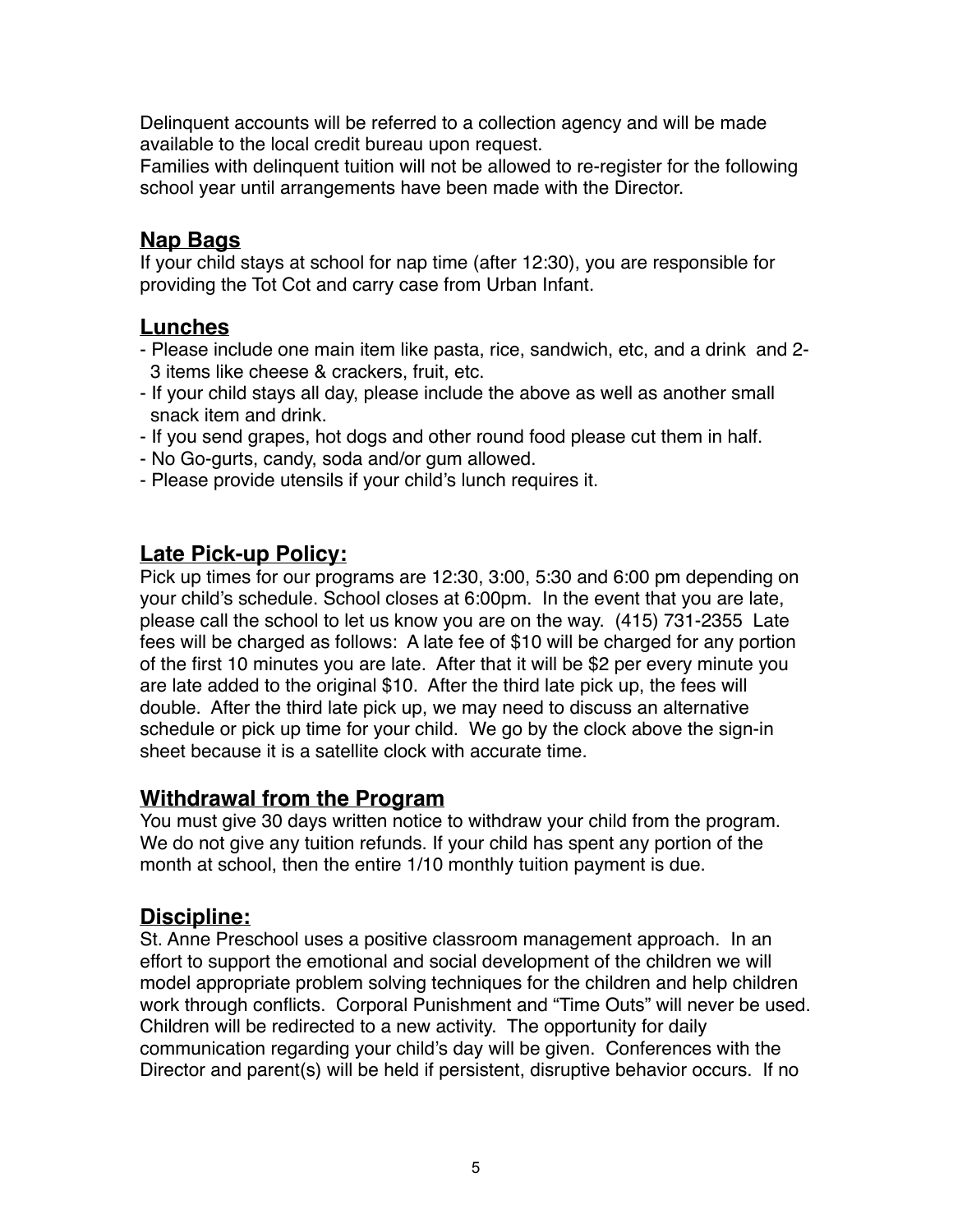improvement in behavior occurs after three parent conferences, your child may be dis-enrolled from St. Anne Pre-kindergarten.

# **Classroom Birthday Celebrations**

We will celebrate each child's birthday on a designated date within the birthday month. We are a "Nut-Free" school. Please do not bring food containing nuts including peanut butter and Nutella. No piñatas, balloons, sheet cake, donuts, soda and/or candy. Please check with the Director for any possible food allergies before bringing food items to school. If you plan to have a birthday celebration outside of school and do not wish to invite the entire class, in order not to cause hurt feelings, please do not pass out invitations at school.

# **Field Trips:**

We take field trips throughout the year and they will require parent volunteers. All parents will be provided with field trip information and permission slips a week prior to the field trip. All parents must complete the field trip permission slip and turn it in prior to the field trip. If it is a driving field trip, a copy of a valid driver' license and updated liability insurance coverage must be on file in the school office. Volunteers are not permitted to smoke while driving students or any other time on the field trip. Volunteers are not permitted to give students any food or treats during the field trip. Students may eat school-provided snack and/or child provided lunches only. Volunteers are not permitted to make any unscheduled stops during a field trip. Every child must have their own seatbelt and children must be in a car seat. Volunteer drivers are not permitted to use a cell phone while driving on a field trip. Even when using hand free devices distractions can occur so please **No Cell Phone** use while driving. These measures are to ensure the safety of all of the children during a field trip.

# **School Drop-Off/Pick-Up**

All parents are expected to follow the parking rules when at school. Do not double park when dropping off or picking up children. At no time are parents to leave their cars double parked and unattended!! Please exercise CAUTION AT ALL TIMES when driving near school! *All children must be walked into school, signed in and greeted by a staff member before the parent can leave!* Children may not walk into school unaccompanied by an adult. Children must be picked up by an adult who is at least18 years of age. Children must be signed out daily by an authorized adult using a full legal signature. Only authorized adults may pick up a child. No child will be released to any person unknown to us without written authorization from a parent/guardian. We will require seeing a photo id of the person picking up a child.

# **School Holidays 2018-2019**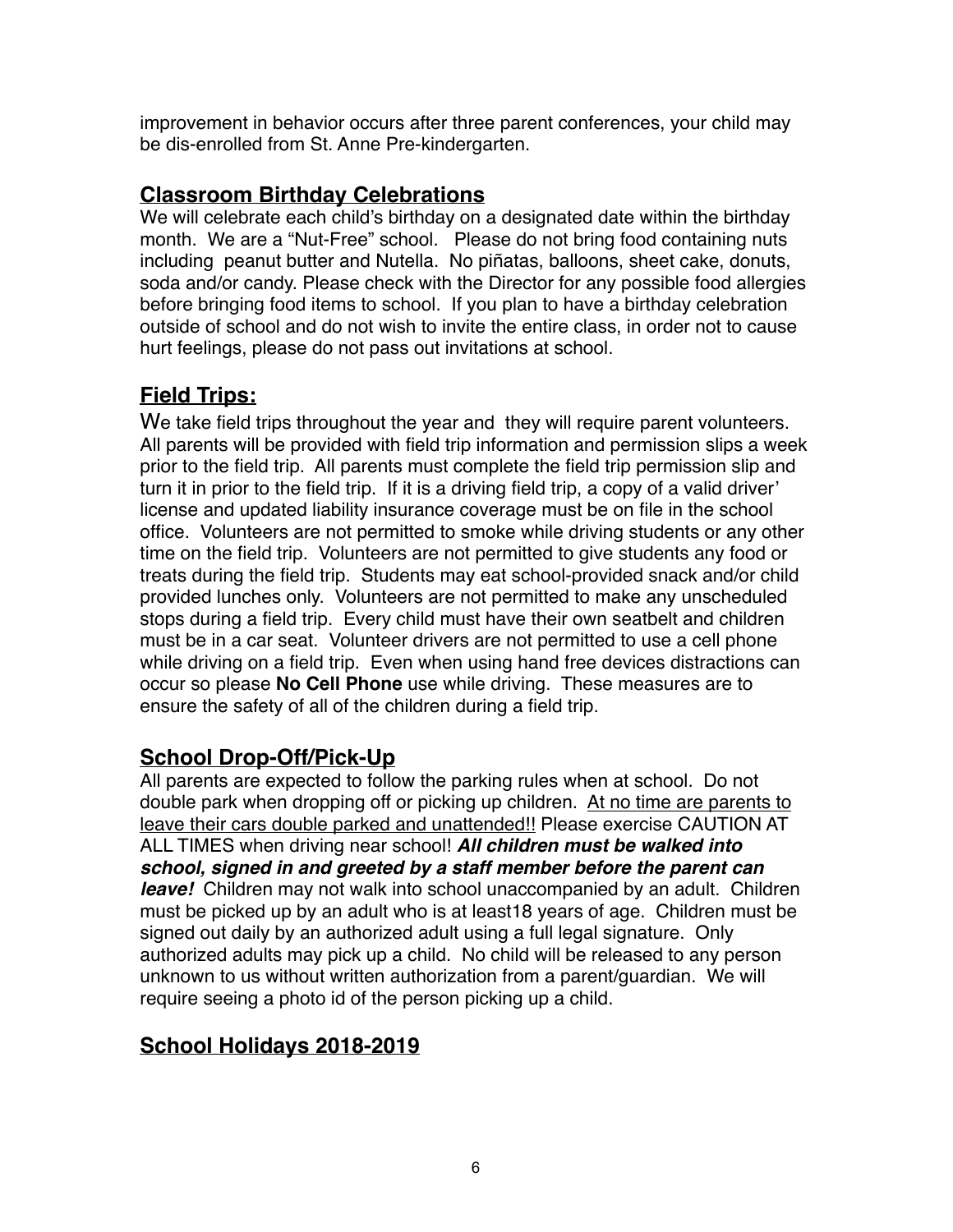| August    | 22             | <b>First Day of School</b>   |                      |
|-----------|----------------|------------------------------|----------------------|
| September | $\overline{2}$ | Labor Day                    | <b>School Closed</b> |
| September | 23             | Minimum Day                  | 12:30 Dismissal      |
| October   | 14             | Columbus Day                 | <b>School Closed</b> |
| October   | 18             | Professional Development Day | <b>School Closed</b> |
| November  | 11             | Veteran's Day                | <b>School Closed</b> |
| November  | 27             | Minimum Day                  | 12:30 Dismissal      |
| November  | 28-29          | <b>Thanksgiving Break</b>    | <b>School Closed</b> |
| December  | 20             | Minimum Day                  | 12:30 Dismissal      |
| Dec/Jan   | $23 - 3$       | <b>Christmas Break</b>       | <b>School Closed</b> |
| January   | 6              | <b>School Resumes</b>        |                      |
| January   | 20             | MLK Jr. Day                  | <b>School Closed</b> |
| February  | 14             | Pastor's Holiday             | <b>School Closed</b> |
| February  | 17             | President's Day              | <b>School Closed</b> |
| February  | 24             | Minimum Day                  | 12:30 Dismissal      |
| March     | 20             | <b>Faculty Retreat</b>       | <b>School Closed</b> |
| April     | 9              | Minimum Day                  | 12:30 Dismissal      |
| April     | $10 - 17$      | <b>Easter Break</b>          | <b>School Closed</b> |
| April     | 20             | School resumes               |                      |
| May       | 25             | <b>Memorial Day</b>          | <b>School Closed</b> |
| June      | $\overline{2}$ | Last Day of School           |                      |
| June      | 3              | End of Year Party            |                      |
| June      | $4 - 5$        | School closed                |                      |
|           |                |                              |                      |

# **Required Forms**

Parents must fill out and submit all required forms prior to enrollment: PRE-ADMISSION HEALTH HISTORY, HEALTH AND MEDICAL FORMS, CONSENT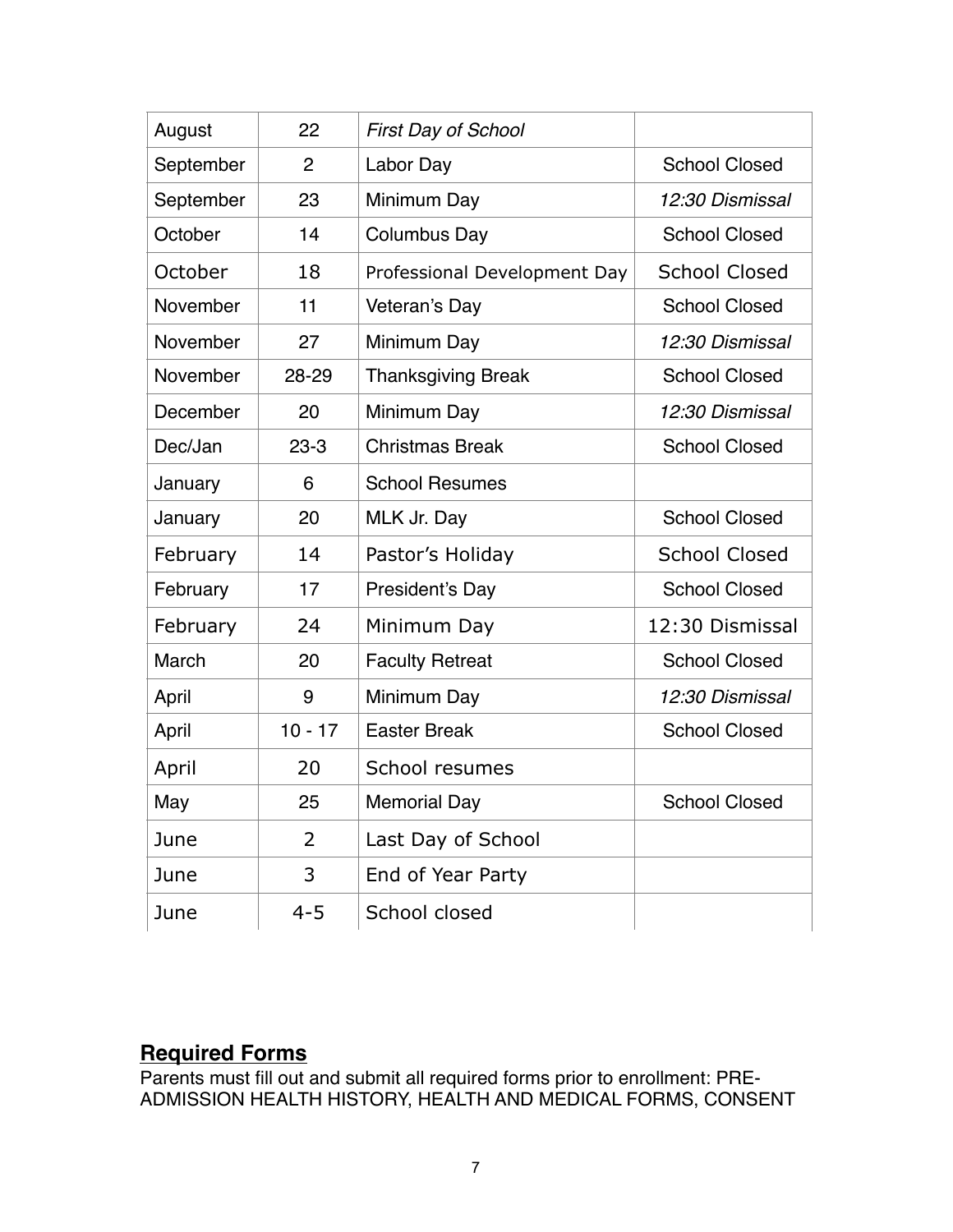FOR MEDICAL TREATMENT, ADMISSION AGREEMENT, IDENTIFICATION AND EMERGENCY INFORMATION, PARENT'S RIGHTS, PERSONAL RIGHTS, PHOTO RELEASE, WALKING FIELD TRIP PERMISSION, INAPPROPRIATE BEHAVIOR, CHILDREN W/ DISABILITIES.

# **Emergency Cards**

# **(This is the IDENTIFICATION/EMERGENCY information form.)**

Each student must have a completed Emergency Card on file in the office. As no child is permitted to leave school alone when he or she is ill, it is necessary to have the name and phone number of two persons in case a parent cannot be reached. Please update the information as needed.

## **Change of Address or Telephone Numbers**

Please send notice immediately to the Director if you have a change of address or telephone number. It is extremely important for your child's welfare that these records are kept up-to-date

# **School Uniforms**

St. Anne School uniforms may be ordered through The Dennis Uniform Mfg. Co. (415) 206-0111. The following is the list of uniform requirements for the Pre-Kindergarten girls & boys:

#### *UNIFORMS ARE NOT REQUIRED FOR THE SUMMER CAMP PROGRAM.*

- 1. Red uniform polo shirt with St. Anne Pre-kindergarten logo.
- 2. Navy blue sweatpants with St. Anne Pre-kindergarten logo or navy blue leggings.
- 3. Navy blue sweatshirt with St. Anne Pre-kindergarten logo.

 4. All shoes must be closed-toe without shoe laces.( flip flops, sandals, and shoes with laces are NOT allowed).

Students are expected to be in uniform each day. Other colored sweaters or jackets **may not be worn in place of** the regulation logo sweatshirt, nor may colored t-shirts or long-sleeved shirts (except white or red), sweaters, etc., be worn underneath school regulation polo shirts. Please bring a warm jacket or sweater on cold weather days that can be worn over the logo sweatshirt. The uniform should be neat and clean at all times.

## **Rainy Days**

We will be going outside on rainy, drizzly, heavily foggy, wet days. Please provide a raincoat w/ hood, rain boots and an umbrella labeled with your child's name on those days. We will also have "umbrella parades" and other fun rainy day activities on those days.

# **Identification**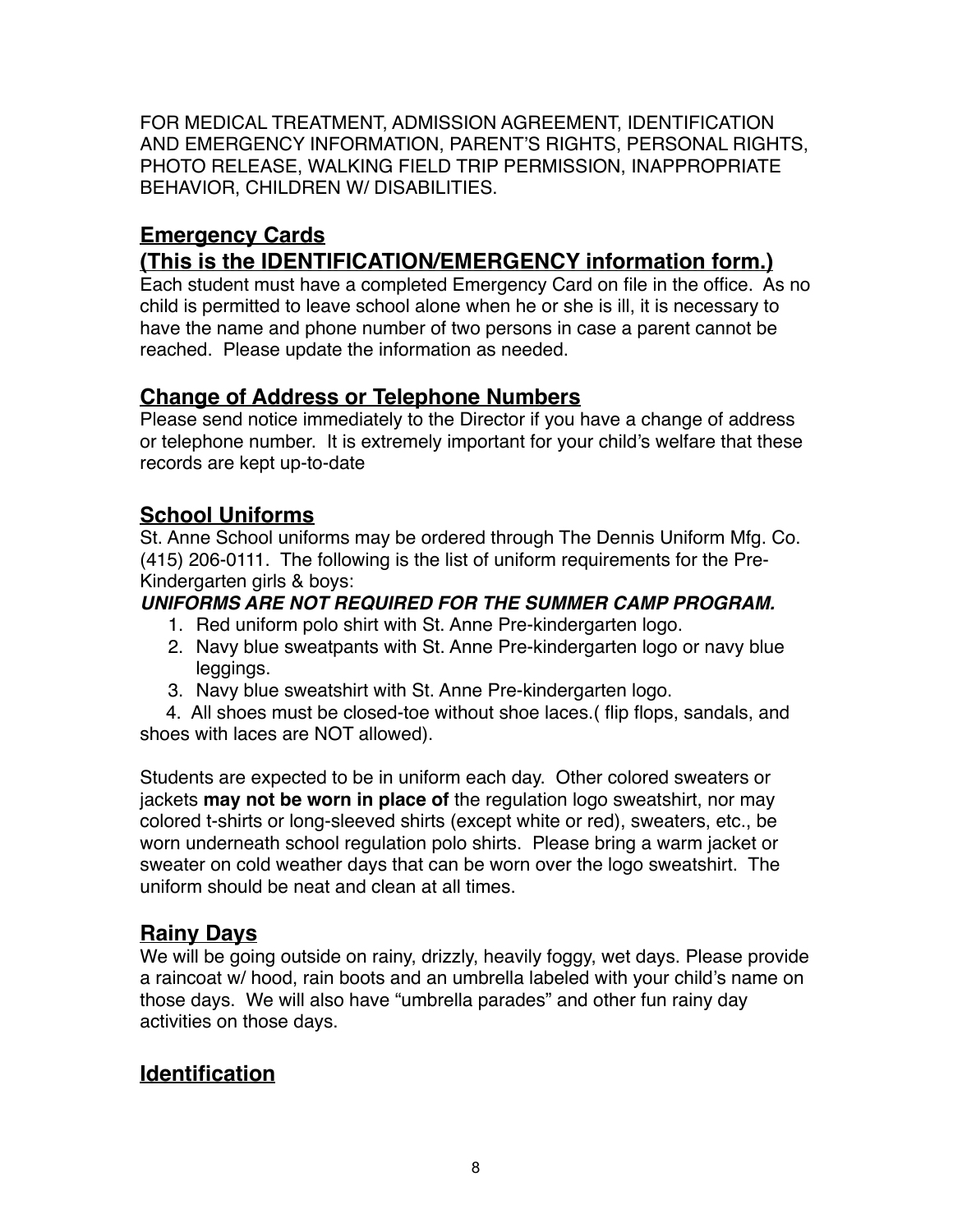All sweaters, jackets, lunches and backpacks should be clearly marked with the student's name. Please do not cut out the tags. This does not help us identify your child's belongings.

# **Child Absences**

Please inform the Director when you will be away on vacation. If your child is not coming to school on a particular day due to illness, please call the school in the morning. Please report all communicable diseases to the Director. There are no tuition discounts for vacations or missed school days. There are no "make-up" days for missed school days.

# **Parent Enrichment**

We value parents as partners with teachers in educating your children. You are their first teachers and we want the home-to-school connection to be strong. Having parents as teachers in the classroom is just one way to enrich the learning experience for the children and teachers! We would love to have parents share their "expertise", talents and hobbies with the class. You are an "expert" if you have knowledge and/or interest in any topic! If you are handy w/ tools then you are a tool expert. If you enjoy yoga, then you are a yoga expert. If your family has a special recipe, family tradition or special way you celebrate a certain holiday we would love for you to share it with the class. Throughout the year there will be opportunities for you to volunteer in the classroom. Please make arrangements with your child's teacher if you would like to participate in classroom activities. Classroom participation is not mandatory, but welcomed. Unfortunately, we cannot accommodate siblings on days that parents volunteer in the classroom.

# **Babysitting**

Parents might ask teachers to baby sit on occasion. St. Anne Preschool does not sanction or take any accountability for any services that St. Anne Preschool teachers may provide outside of their employment with St. Anne Preschool.

# **Non-Discrimination Policy**

St. Anne Preschool, mindful of its mission to be witness to the love of Christ for all, admits students of any race, color, and national and/or ethnic origin to all the rights, privileges, programs and activities generally accorded or made available to students at this school. St. Anne Preschool does not unlawfully discriminate on the basis of race, color, and national and/or ethnic origin in administration of educational policies, admissions policies, scholarship and loan programs, and athletic and other school-administered programs.

# **Health Policy**

State Law requires that each child have an updated California School Immunization Report on file before he/she begins school. We need to be aware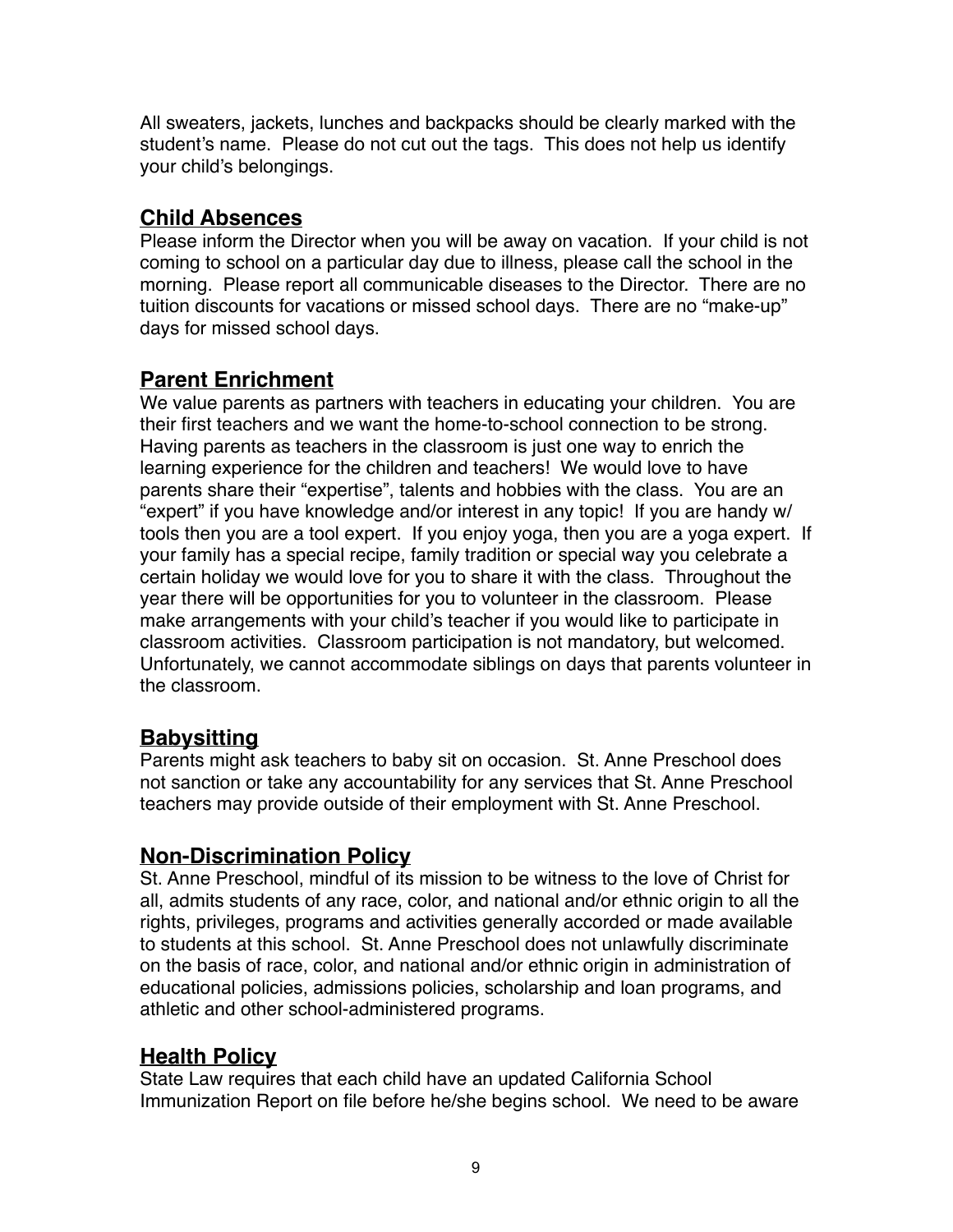of any physically limiting or potentially life-threatening conditions that may cause harm to your child if not properly handled. In addition, even if your child is not exhibiting any of the following symptoms, but seems to be overly tired or just not feeling well, please allow him/her to stay home for the day. Observable symptoms \*diarrhea \*severe coughing \*difficult or rapid breathing \*yellowish skin or eyes \*pinkeye \*unusual spots or rashes \*sore throat or trouble swallowing \*infected skin \*unusually colored urine or stool \*headache or stiff neck \*vomiting \*unusually cranky or crying behavior \*loss of appetite \*severe itching of body or scalp \*temperature over 99 degrees

### **Exclusion Guidelines:**

If your child contracts a communicable disease please notify the school immediately so that we can inform other parents of symptoms and incubation periods. Children with the following symptoms should not be sent to school: Diarrhea: three or more episodes of diarrhea during the previous 24 hours until diarrhea resolves.

Vomiting: two or more episodes of vomiting during the previous 24 hours, until vomiting resolves, or is determined to be due to a non-communicable condition. Skin infection (e.g. impetigo): until 24 hours after treatment has been initiated. Strep Throat or other streptococcal infection: until 24 hours after initial antibiotic treatment and cessation of fever.

Purulent conjunctivitis(pink-eye): until 24 hours after treatment has been initiated. Hepatitis A: for one week after onset.

Pertussis (whooping cough): until 5 days of antibiotic.

Scabies, head lice or other infestation: until 24 hours after treatment has been initiated.

Hemophilus Influenza type b (Hib): when the antibiotic taken to prevent Hib infection is indicated for childcare contacts, children and staff shall be excluded from attending the facitlity until such measures have been initiated.

Chicken Pox: until 6 days after onset of rash or until all sores have dried and crusted over.

Measles or rubella: until five days after rash onset.

Respiratory illness: Children will not be excluded for mild respiratory illness unless they have one or more of the following conditions; the illness has a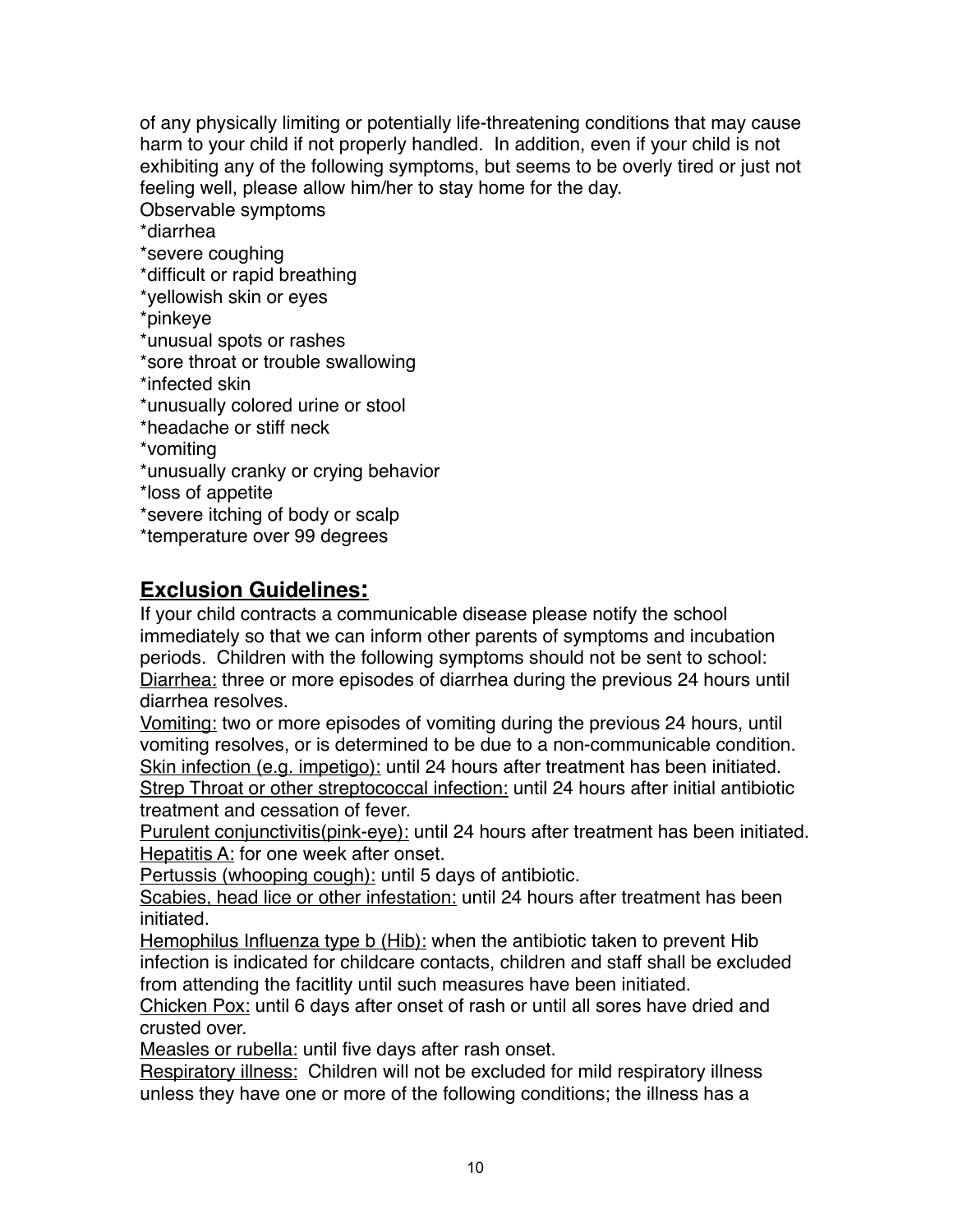specified cause that requires exclusion as determined by any of the preceding standards, the illness limits the staff's ability to provide an acceptable level of care for the other children, the illness compromises the health and safety of the other children.

### **Medications**

According to the Education Code, medication may be administered by school personnel only if the following guidelines are followed:

- 1. Parents and doctor must fill out a school medication form.
- 2. Only medicine in a container issued and labeled by a pharmacist in a onedose container (ask your pharmacist) may be sent to school.
- 3. Students may not have medication in their possession. It should be given directly to a teacher/director.

Children are not to handle or transport medication in any way. All medicine must be handed by an adult to the Director or a teacher with a measuring spoon in a bag clearly labeled with the child's name, dosage, dosage time and dosage amount. The Director or teacher will administer medication.

# **PRESCRIPTION MEDICATION & ADMINISTRATION**

In the necessity for the administration of incidental medical services, such as an Epi-Pen, Inhalers or Nebulizers, the following requirements will be met:

· Parents are required to provide a completed and signed Parent Consent for Administration of Medications & Medication Chart (LIC9221).

· Written instructions to be supplied from the child's physician (to include dosage, frequency and specific directions of how to administer medication).

· Staff will record each dose administered with date, time and staff signature.

· Epi-pens, inhalers and non-refrigerated nebulizer medications will be stored in the Director's office in a locked storage case.

· Nebulizer medications and other medications requiring refrigeration will be stored in the locked medication box in the refrigerator in the kitchen area.

o Medication administration.

o Safety procedures (use of gloves and washing of hands before and after medication is administered).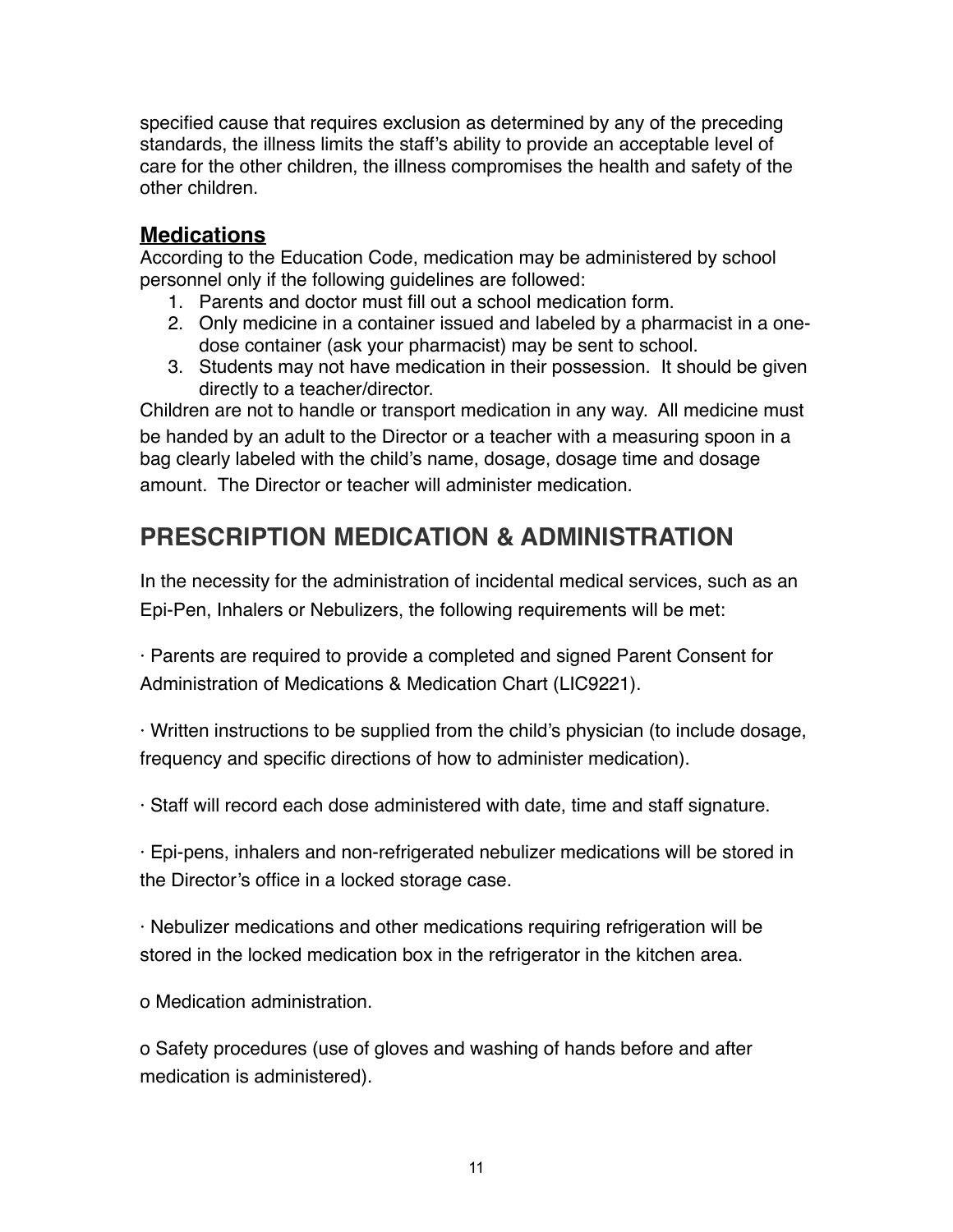o Disposal of used, disposable administration devices.

o Cleaning and sanitization of used administration devices.

o Storage requirements for refrigerated and non-refrigerated medications.

o Disposal of empty medication containers.

o Documentation of medication administration.

All staff will be CPR & FIRST AID trained to recognize the signs of the following medical events and to administer above-mentioned medications in the event of a medical emergency. This will include (but not limited to):

o Asthma attacks.

o Allergic reactions.

If a child requires administration of the above-mentioned Incidental Medication Services, the following procedures will be followed:

· The child's parent or authorized representative will be notified by telephone immediately following the treatment.

· The parent will be provided with a copy of the LIC9221 which shows the date, time, and staff member information completed at the time of administration.

· An "Illness Report" will be completed for the child with the description of the medical event that triggered the need for the administration of the medication. A copy of this form will be provided to the parent at the time of pick up on the day of the incident.

· Used Epi-pens will be returned to their original case and packaging, placed in a sealed plastic bag and returned to the locked first aid cabinet. When the parent arrives for pick up, staff will return the used Epi-pen to the child's parent. Parent will be asked to replace it the next time the child attends school.

## **Earthquake/Emergency Dismissal**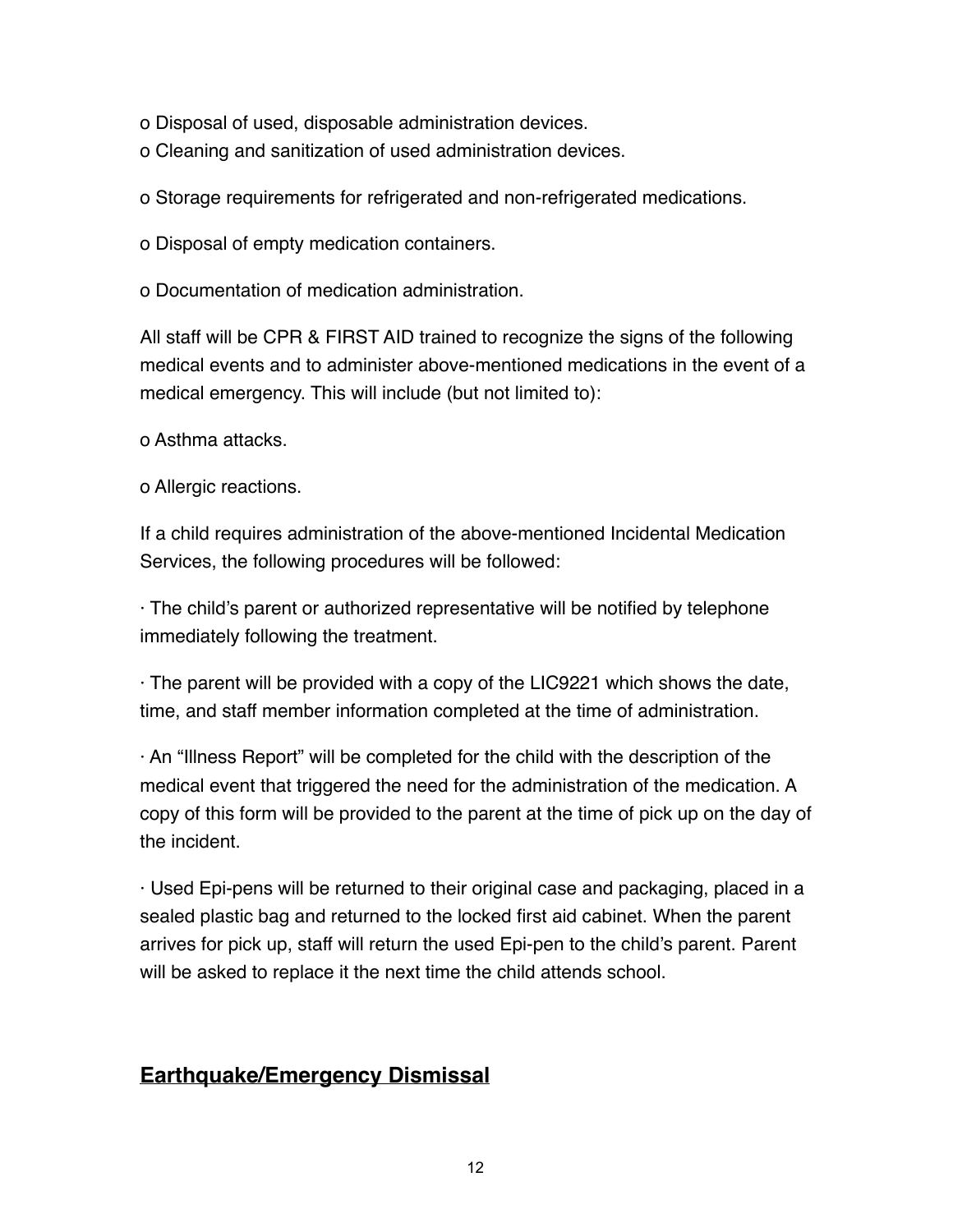Each year parents must fill out an earthquake information form for their child(ren). Parents must designate in writing the person(s) to whom their child(ren) can be released if a serious earthquake or another disaster should occur. In the event of a serious earthquake, the building would be evacuated and the children would wait for parents in the elementary schoolyard. Formal dismissal procedures will be followed before any child will be released to any adult. In case of a City-wide emergency, please note that all Catholic Schools in San Francisco will follow the lead of San Francisco Unified School District as to whether to remain open or close schools.

### **Emergency Care**

In case of a medical or dental emergency, parents and persons listed on the emergency card will be contacted. If persons listed cannot be reached, the child will be taken to the nearest emergency hospital. Any expenses accrued during the emergency (ie. Ambulance ride, emergency room visit, hospital care etc.) will be billed to the parent of the child needing care. It is crucial that your emergency card is up-to-date!

# **Picture Release Form**

Every parent is required to fill out and return the Permission and Release Form for use of their child's pictures taken during various activities/field trips/outings on and off-campus. Pictures may appear in school publications, advertisements, and/or on our website. Students' names will never be included in any of the school's publicity items without specific permission from the parent.

## **Student Conduct**

It is the responsibility of all students at St. Anne Pre-kindergarten. . .

- o to obey the rules of the school.
- o to pursue the prescribed course of study.
- $\circ$  to respect and respond to the authority of the teachers and other school personnel.
- o to arrive at school on time.
- o to be courteous to fellow students, faculty members and staff.
- $\circ$  to respect the rights and property of others.

# **Code of Christian Conduct**

The students' interest in receiving a quality, morally based education can be served if students, parents and school officials work together. Normally, differences between these individuals can be resolved. In some rare instances, however, the school may find it necessary, in its discretion, to require parents/ guardians to withdraw their child.

It shall be an express condition of enrollment that the student behaves in a manner, both on an off campus, that is consistent with the Christian principles of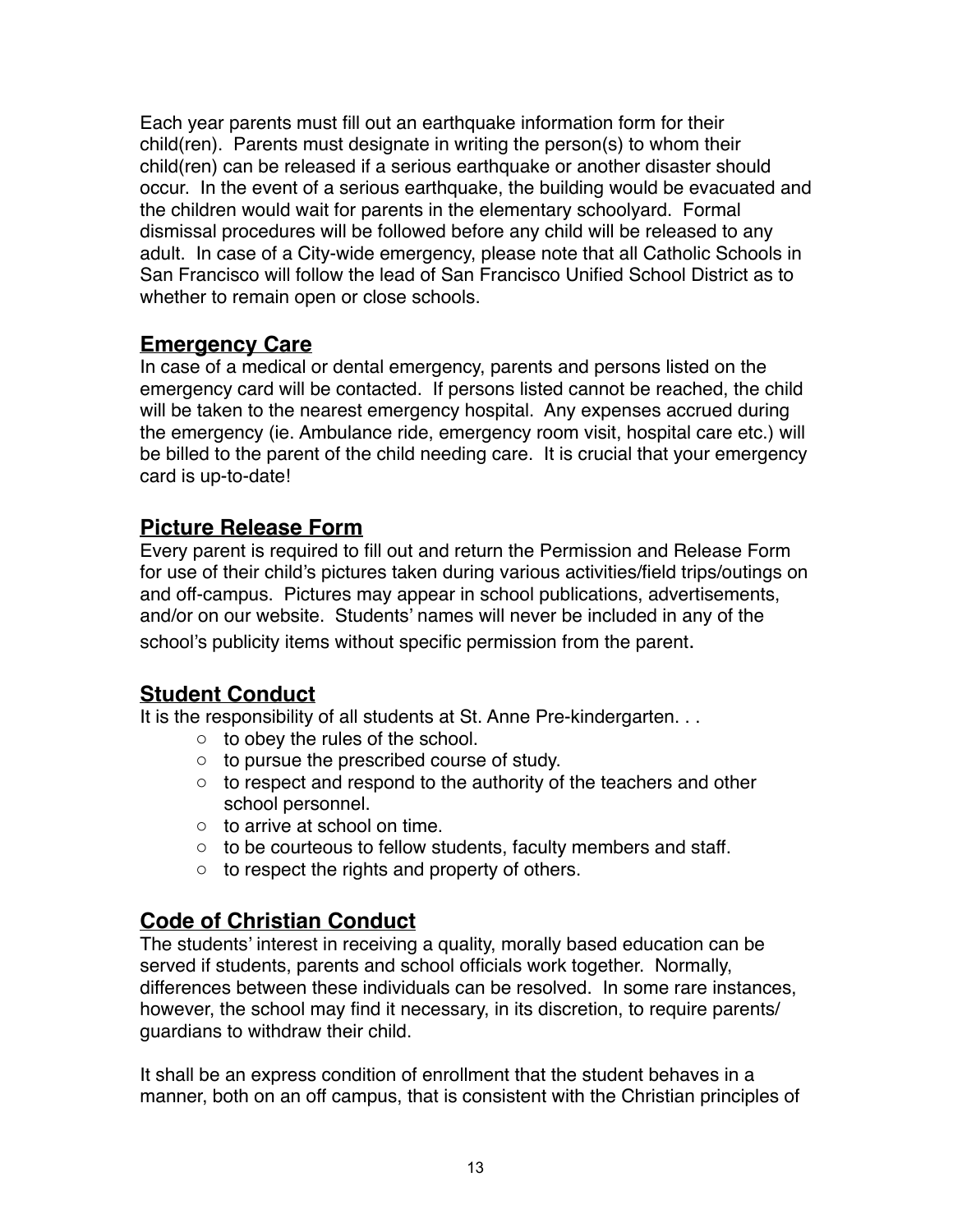the school as determined by the school in its discretion. These principles include, but are not limited to, any policies, principles, or procedures set forth in any student/parent handbook of the school. It shall be an express condition of enrollment that the parents/guardians of a student shall also conform themselves to standards of conduct that are consistent with the Christian principles of the school, as determined by the school in its discretion. These Christian principles further include, but are not limited to, the following:

Parents/guardians are expected to work courteously and cooperatively with the school to assist the student in meeting the academic, moral, and behavioral expectations of the school. Students and parents/guardians may respectfully express their concerns about the school operation and its personnel. However, they may not do so in a manner that is discourteous, scandalous, rumor driven, disruptive, threatening, hostile or divisive. These expectations for students and parents/guardians include, but are not limited to, all school-sponsored programs and events. The school reserves the right to determine, in its discretion, which actions fall short of meeting the Christian principles of the school.

Failure to follow these principles will normally result in a verbal or written warning to the parent/guardian and normally will first result in disciplinary action short of a requirement to withdraw from the school. The school reserves the right to determine, in its discretion, when conduct is of such a severe nature as to warrant immediate action without a warning and/or without an intermediate step short of withdrawal.

You may be asked to leave the program if we feel that the program is not a good fit for your child, you as parents and/or the family as a whole.

## **Mandatory Child Abuse Reporting**

While everyone should report suspected child abuse and neglect, Article 2.5 of the State of California Penal Code provides that it is a crime for certain individuals who have contact with and supervise children (e.g. school, parish and agency teachers and administrators, coaches, etc.)not to report suspected abuse to the proper authorities. The following are excerpts and summaries of sections from the State of California Child Abuse Reporting Laws:

"…..any child care custodian, health practitioner, or employee of a child protective agency who has knowledge of or observes a child in his/her professional capacity or within the scope of his/her employment whom he/she knows or reasonably suspects has been the victim of child abuse shall report the known or suspected instance of child abuse to a child protective agency immediately or as soon as practically possible by telephone and shall prepare and send a written report thereof within 36 hours of receiving the information concerning the incident. For the purpose of this article, "reasonable suspicion" means that it is objectively reasonable for a person to entertain such a suspicion, based upon facts that could cause a reasonable person in a like position,